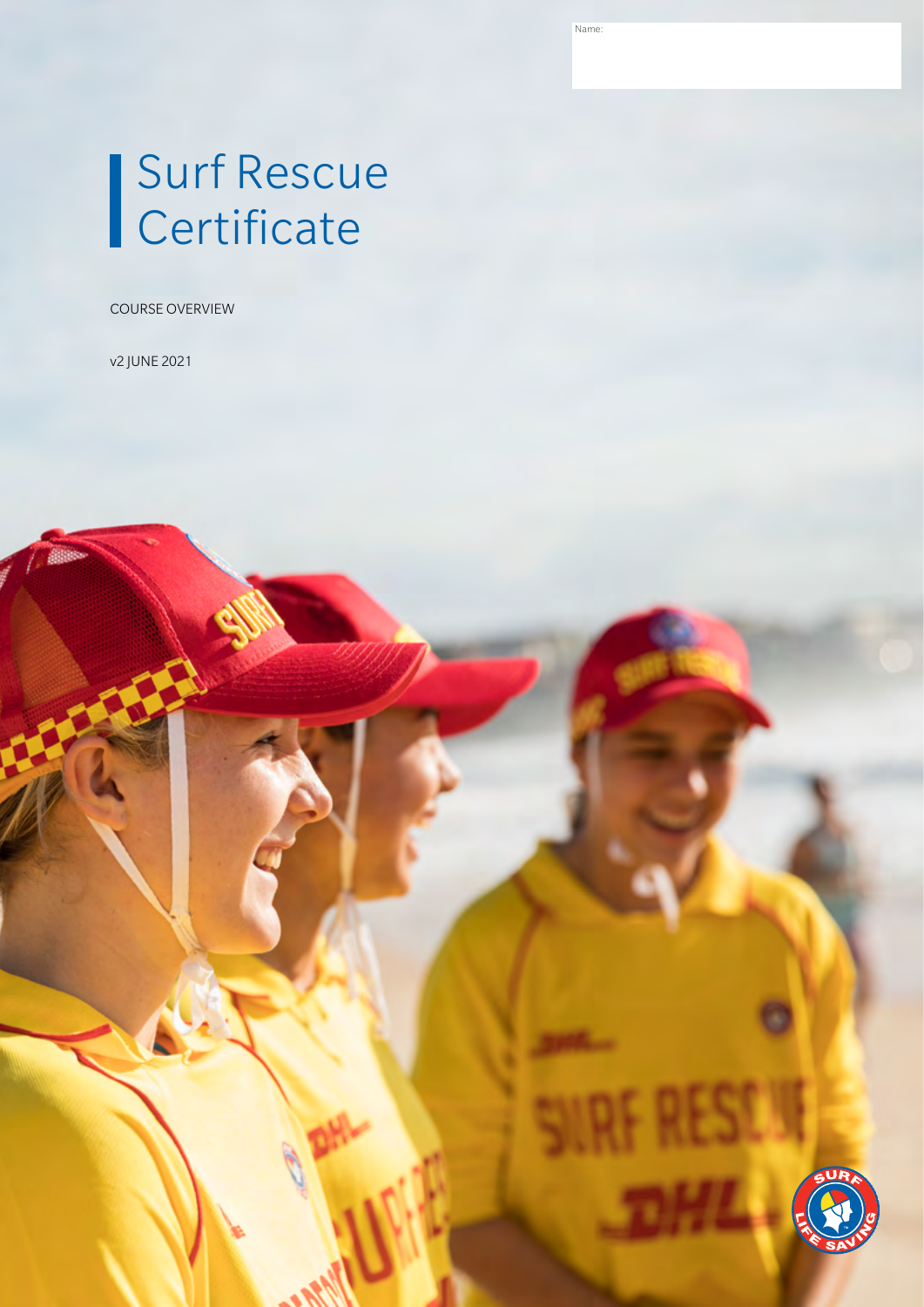## COURSE AIM

The aim of this course is to provide participants with skills and knowledge related to surf awareness, aquatic rescue operations, communication systems and equipment and resuscitation.

#### It is recommended for SLS members who wish to:

- perform in the role of SLS water safety personnel
- take on a lifesaving cadetship and join a lifesaving patrol.

## SURF LIFE SAVING ENTRY REQUIREMENTS

#### To commence training for the Surf Rescue Certificate you must:

- be a financial member of an SLS club
- be at least 13 years of age on the final assessment date
- complete an unaided swim of 200 m in 5 minutes or less (goggles and masks permitted) in a swimming pool of not less than 25 m, or over a measured open water course which will be observed prior to you undertaking any water training or assessment activities. Evidence of this must be provided to the assessor prior to commencement of the assessment for these units of competency/this SLSA award.

#### You will also need an everyday standard of language, literacy and numeracy skills to be able to:

- follow written, verbal and visual instructions
- read and interpret a range of signs and symbols
- read and interpret written information
- make basic mathematical calculations to carry out everyday activities
- keep accurate written records.

### WHAT YOU WILL LEARN

#### By the end of this course, you should be able to:

- 1. apply knowledge of the surf environment including hazards and surf conditions
- 2. apply surf skills and techniques for self-survival in the water while negotiating prevailing surf conditions with or without a flotation device
- 3. prepare for and respond to a rescue with appropriate rescue and personal protective equipment
- 4. participate in assessing a rescue scene
- 5. safely perform a rescue using appropriate equipment and rescue techniques while following Surf Life Saving procedures
- 6. conclude rescue operations in line with Surf Life Saving policies and procedures
- 7. safely use Surf Life Saving communications systems and radio equipment to support communications consistent with Surf Life Saving policies and procedures
- 8. apply fault-finding techniques and maintain Surf Life Saving radio equipment
- 9. respond to an emergency situation requiring cardiopulmonary resuscitation (CPR)
- 10. perform a primary victim assessment including cardiopulmonary resuscitation (CPR) and use of an automated external defibrillator (AED)
- 11. accurately report and convey incident details to emergency response services while maintaining confidentiality of records and information in line with statutory and Surf Life Saving policies.

*Surf Rescue Certificate | Course Overview v2 June 2021 – This document is considered out of date once printed or downloaded. Refer to SLS Members Area for current version.*